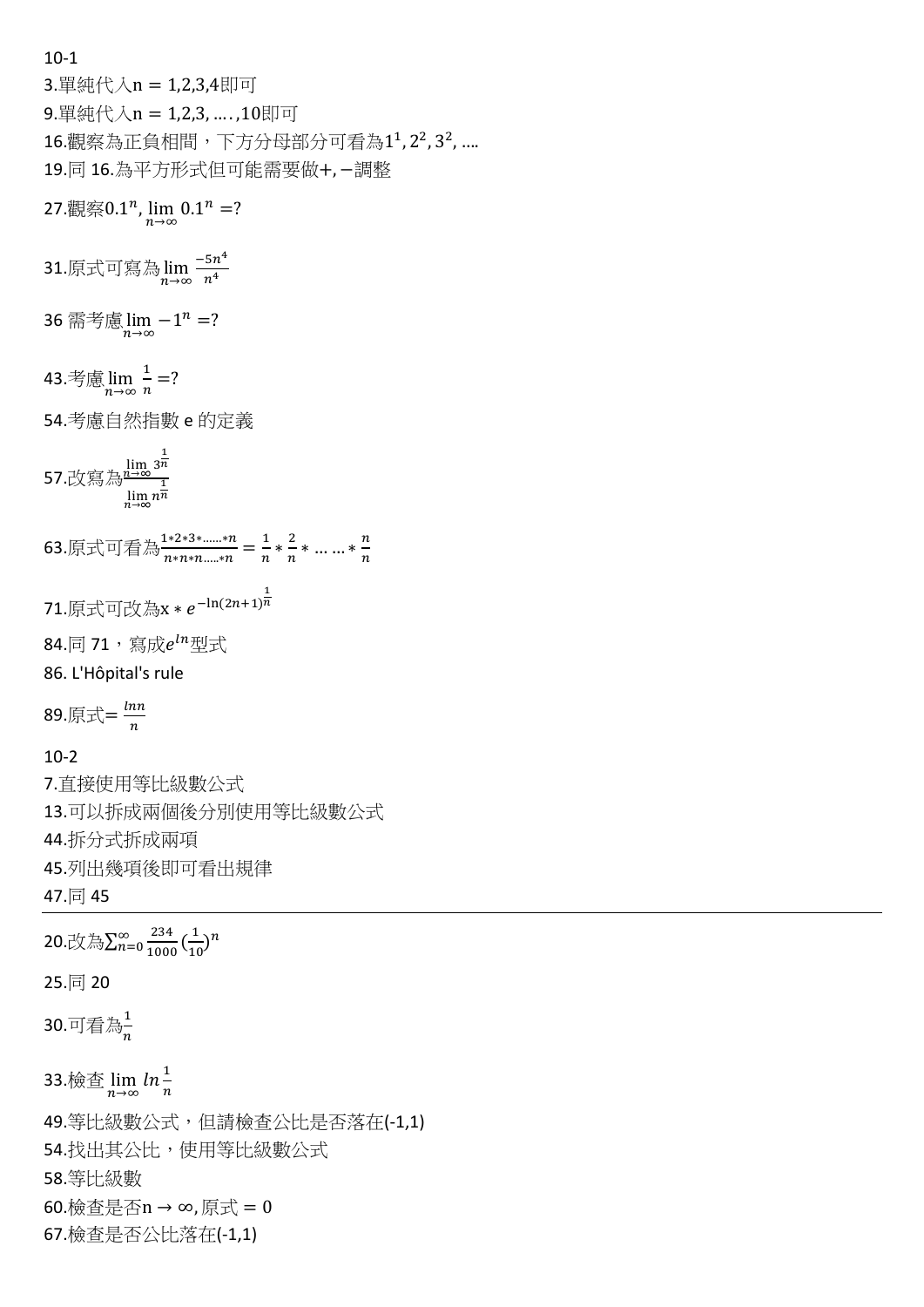75.等比級數,則利用公比來找出 x 的範圍 78.同 75

## 10-3

3.可直接積分或利用 $\frac{1}{n^2}$   $\geq \frac{1}{n^2}$ .  $\frac{1}{n^2+4}$  where n  $>0$ 後對 $\frac{1}{n^2}$ 積分 6.直接積分,使用變數變換n = lnn。 9.直接積分,使用分部積分 15.使用 P 值法判定 19.直接積分。 22. L'Hôpital's rule 後判定 27.同 22 28. $\lim_{n\to\infty}$  (1 +  $\frac{1}{n}$  $\frac{1}{n}$ )<sup>n</sup> =? 30.判斷 ln3 為>1,or<1 後,使用等比級數 36.同 28 的概念 38.同 22

### 10-4

1. $\widehat{\pi}$  $\sum_{n=1}^{\infty} \frac{1}{n^2}$  $n^2$ ∞  $\frac{1}{n^2}$ 比較 6.和 $\sum_{n=1}^{\infty} \frac{1}{n^2}$  $\sum_{n=1}^{\infty} \frac{1}{3^n}$ 比較 10. $\bar{x} \mathbb{I}\sum_{n=1}^{\infty} \frac{1}{n}$  $\boldsymbol{n}$ ∞  $\frac{1}{n}$ 比較 14. $\bar{x} \in \sum_{n=1}^{\infty} (\frac{2}{n})$  $\sum_{n=1}^{\infty} \left(\frac{2}{5}\right)^n$ 比較 17. 使用 Limit Comparison Test、 $\sum_{n=1}^{\infty} \frac{1}{6}$ 19.和  $\sum_{n=1}^{\infty} \frac{1}{n!}$  $\sum_{n=1}^{\infty} \frac{1}{2^n}$ 比較

28.使用 Limit Comparison Test、 $\sum_{n=1}^{\infty} \frac{1}{n^2}$  $n<sup>2</sup>$  $_{n=1}^{\infty}$ 

34. $\tilde\pi$ I $\sum_{n=1}^\infty \frac{1}{n}$  $\frac{3}{n^2}$  $\frac{\infty}{n=1}$  ,上較

38.檢查內部算式取極限後是否為 0

51. Limit Comparison Test  $\cdot \frac{1}{n}$  $\boldsymbol{n}$ 

53.原式可整理成 $\sum_{n=1}^{\infty} \frac{2}{n(n)}$  $n(n+1)$  $\frac{\infty}{n=1} \frac{2}{n(n+1)}$ , 使用 Limit Comparison Test 和 $\frac{1}{n}$  $n<sup>2</sup>$ 

 $\sqrt{n}$  $_{n=1}^{\infty}$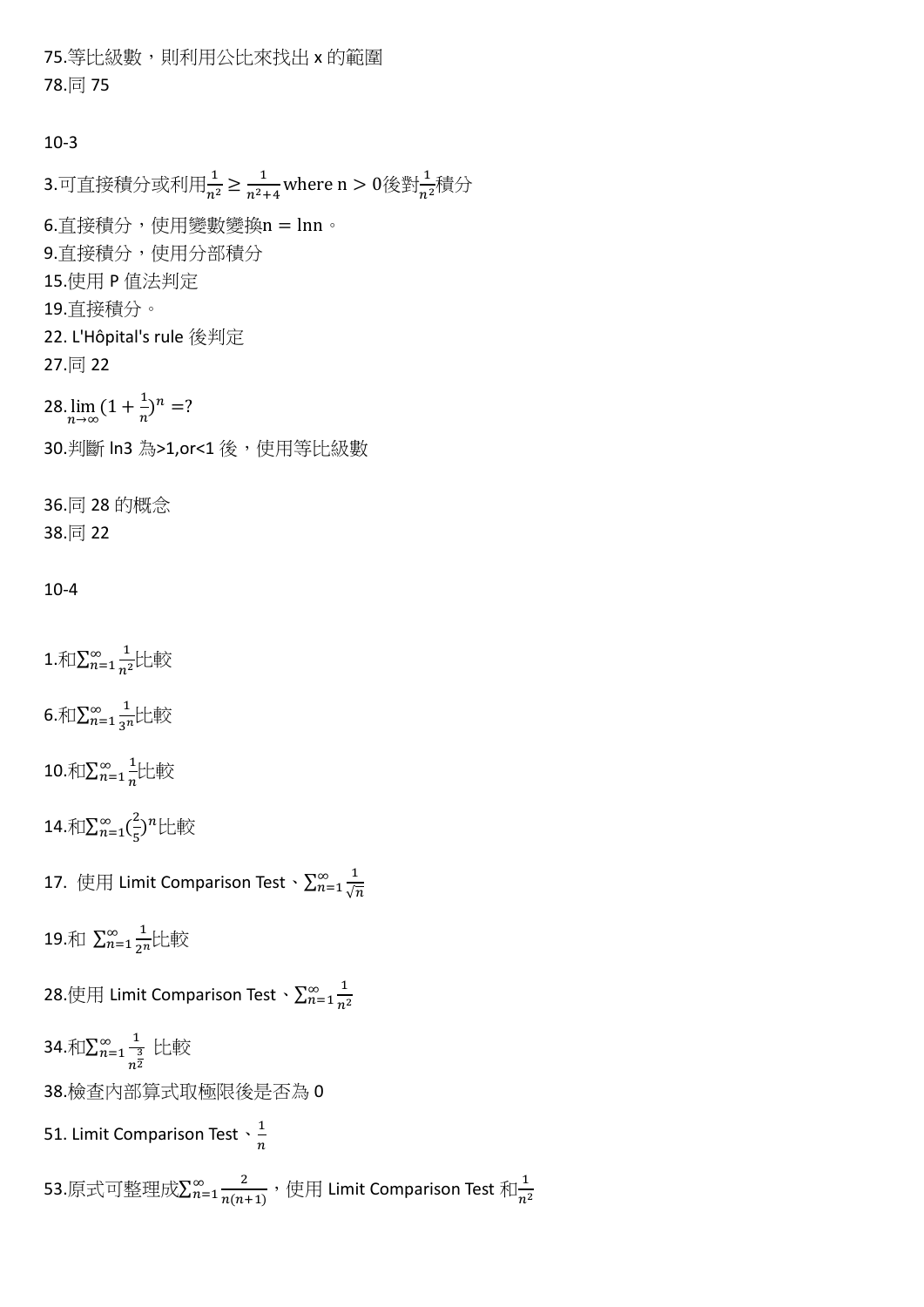10-5 3.6.12.13.18.20. 單純使用 Ratio Test 23. 27.Direct Comparison Test 32.36.38Ratio test

10-6

2.檢查是否 converges absolutely ,若是則 converges by the Alternating Convergence Test 11.13 Alternating Series Test 16. Direct Comparison Test, 檢查是否 converges absolutely 20. nth-Term Test

25.可看為 $\frac{1}{n} + \frac{1}{n^2}$  $n^2$ 

30. 先證明 converges conditionally(證明其單調遞減且 $a_n \to 0$  when  $n \to \infty$ 0)後使用 Direct Comparison Test

39. 42.

nth-Term Test

44.同 30, 但後使用 Limit Comparison Test

10-7 3.等比級數,利用公比去找收斂範圍 8.利用 ratio test 找出收斂範圍 11.同 8 15.同 8 23.同 8 34.同 8

36. $(\sqrt{n+1} - \sqrt{n}) = \frac{1}{\sqrt{n+1} + \sqrt{n}}$ , 使用 ratio test

10-8

5.10.單純微分展開泰勒,分別寫出 1、2、3 階的泰勒展開式

12. 15Maclaurin series.就是在x = 0時展開的泰勒展開式

23.27.30

照表操課即可,在 a 點展開則帶入 a,請勿忘記。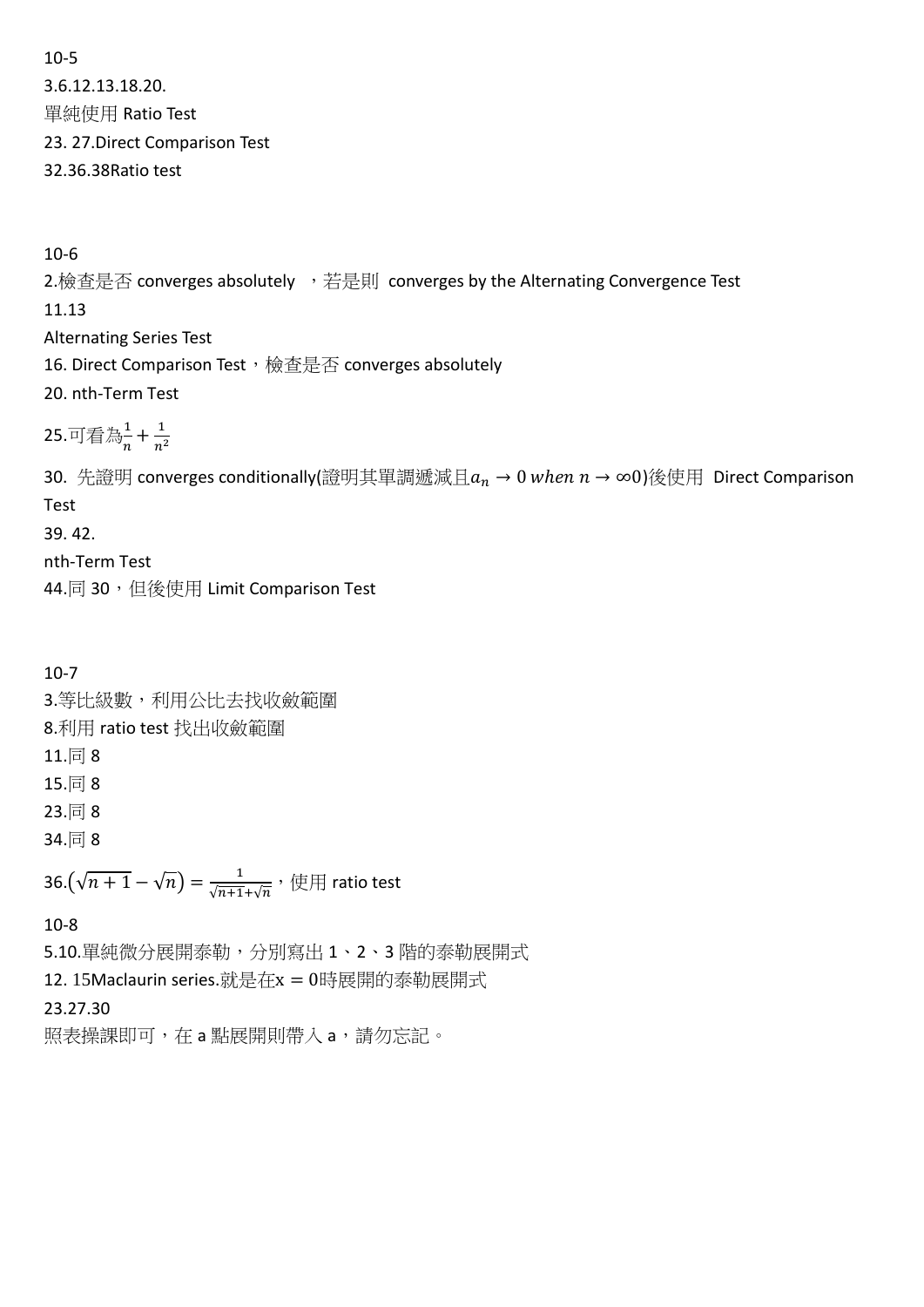```
10-1
3. - \frac{1}{7}7
9.a_1 = 2, a_2 = 1, a_3 = -\frac{1}{2}\frac{1}{2}, a_4 = -\frac{1}{4}\frac{1}{4}, a_5 = \frac{1}{8}\frac{1}{8}, a_6 = \frac{1}{16}\frac{1}{16}, a_7 = -\frac{1}{32}\frac{1}{32}, a_8 - \frac{1}{64}\frac{1}{64} =, a_9 = \frac{1}{12}\frac{1}{128}, a_{10} = \frac{1}{25}256
16.a_n = \frac{(-1)^{n+1}}{n^2}\frac{1}{n^2}, n = 1,2, ...
19.a_n = n^2 - 1, n = 1,2, ...27.converge to 2
31.converge to -536.diverges
43.converge to 1
54.converge to e^{-1}57.converge to 1
63.converge to 0
71. converge to x, x > 084.converge to 1
86.converge to 0
89.converge to 0
```
10-2  $7.\frac{4}{5}$  $13.\frac{17}{6}$  $20.\frac{234}{999}$  $25.\frac{41333}{33000}$ 30.0 33.diverge 44.1 45.1 47. $-\frac{1}{ln}$  $ln2$  $49.2 + \sqrt{2}$ 

 $54.\frac{5}{6}$ 

58. $\frac{x}{x-1}$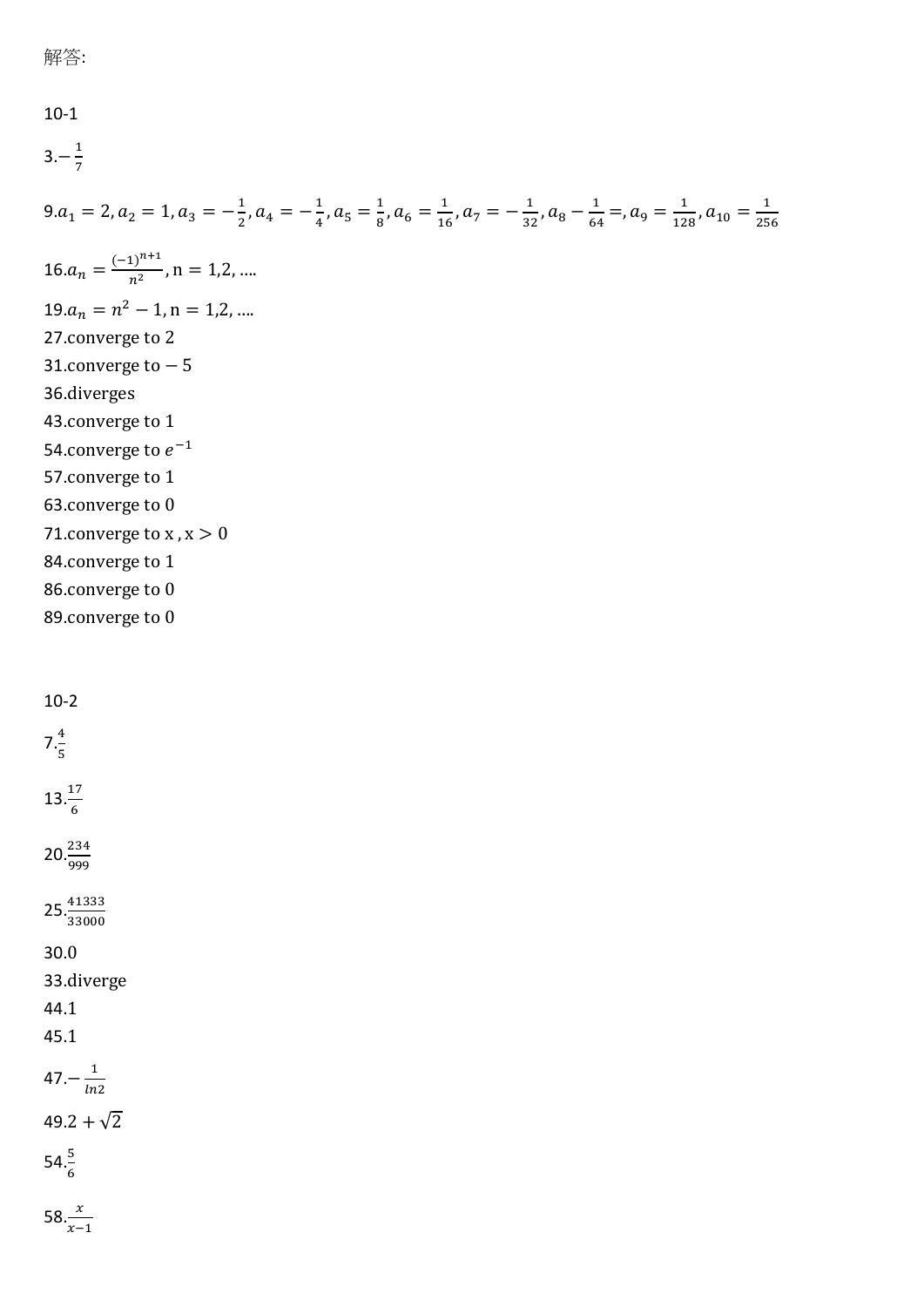#### 10-3

- 3.converge
- 6. converge
- 9. converge
- 15.diverge
- 19.diverge
- 22.diverge
- 27.diverge
- 28.diverge
- 30.converge
- 36.converge
- 38.diverge

## 10-4

- 1. converge
- 6. converge
- 10.diverge
- 14. converge
- 17.diverge
- 19. converge
- 28. converge
- 34. converge
- 38.diverge
- 51.diverge
- 53. converge

## 10-5

- 3.diverge
- 6.diverge
- 12.diverge
- 13. converge
- 18. converge
- 20.diverge
- 23. converge
- 27. converge
- 32. converge
- 36. converge
- 38. converge

#### 10-6

- 2. converge
- 11. converge